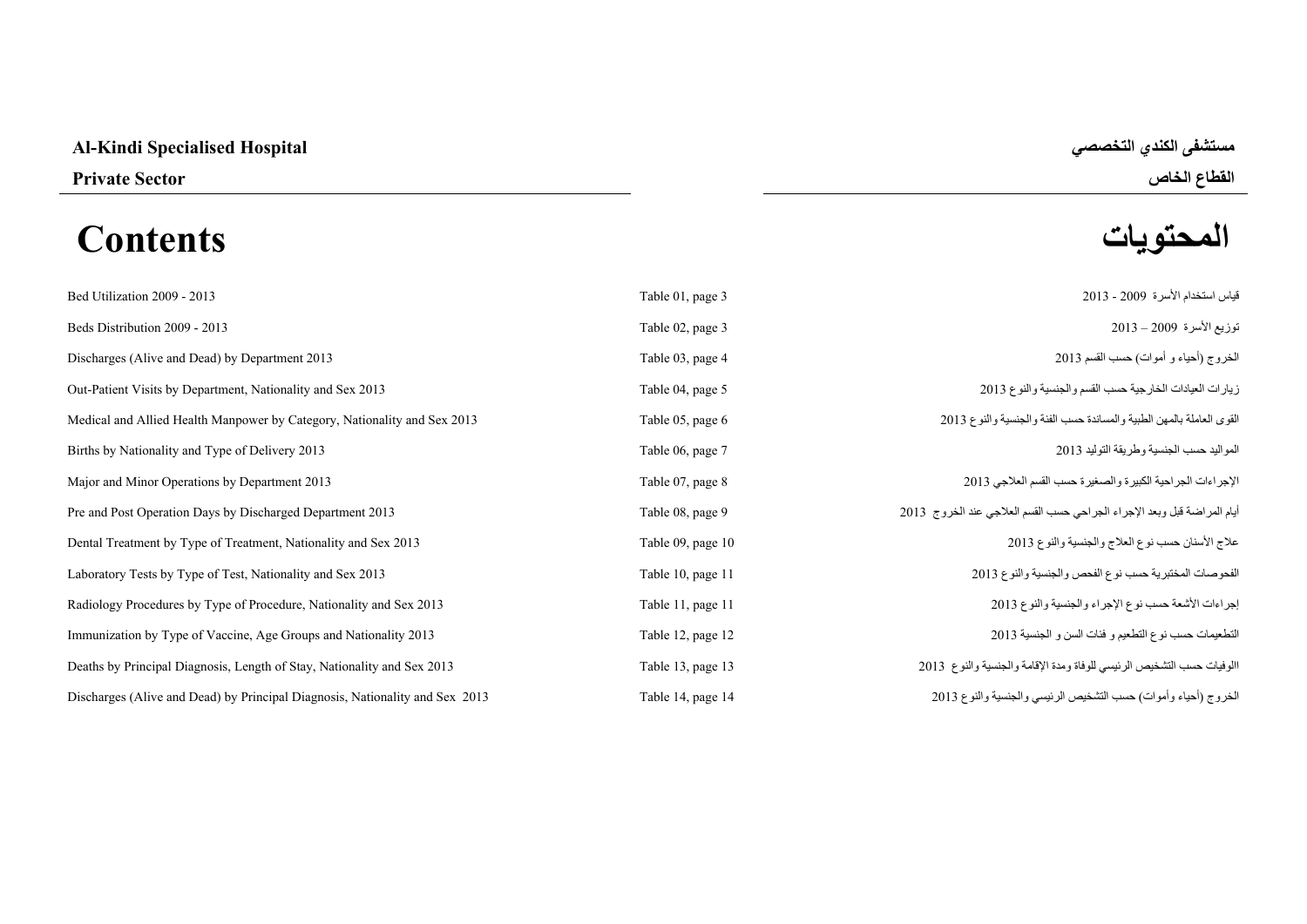<span id="page-1-0"></span>

| <b>Description</b>      | 2013     | 2012  | 2011  | 2010  | 2009  | البيان                         |
|-------------------------|----------|-------|-------|-------|-------|--------------------------------|
| Total admissions        | 2,324    | 2,410 | 1,939 | 1,595 | 952   |                                |
| Total discharges        | 2,323    | 2,410 | 1,939 | 1,527 | 952   | إجمالي الدخول<br>إجمالي الخروج |
| Number of beds          | 21       | 18    | 17    | 17    | 17    | عدد الأسرة                     |
| Bed days available      | 7,665    | 6,588 | 6,205 | 6,205 | 6,205 | أيام الأسرة                    |
| Patient days-overnight  | $\cdots$ | 801   | 718   | 676   | 377   | أيام المرضىي                   |
| Patients days $<$ 1 day | $\cdots$ | 1,399 | 1,276 | 866   | 518   | أيام المرضىي أقل من يوم        |
| Total patients days     | 2,324    | 2,200 | 1,994 | 1,542 | 895   | جملة أيام المرضي               |
| Bed occupancy rate      | 30.3     | 33.4  | 32.1  | 24.9  | 14.4  | معدل أشغال السرير              |
| Turnover rate           | 110.6    | 133.9 | 114.1 | 89.8  | 56.0  | معدل دوران السرير              |
| Turnover interval       | 2.3      | 1.8   | 2.2   | 3.1   | 5.6   | فترة فراغ السرير               |
| Average daily admission | 6.4      | 6.6   | 5.3   | 4.4   | 2.6   | متوسط الدخول اليومي            |
| Average daily discharge | 6.4      | 6.6   | 5.3   | 4.2   | 2.6   | متوسط الخروج اليومي            |
| Average length of stay  | 1.0      | 0.9   | 1.0   | 1.0   | 0.9   | متوسط مدة الأقامة              |

## **جدول 01 Table قياس استخدام األسرة 2009 - 2013 Bed Utilization 2009 - 2013**

#### **توزيع األسرة 2009 - 2013 Beds Distribution 2009 - 2013 جدول 02 Table**

| <b>Service</b>                      | 2013   | 2012   | 2011 | 2010 | 2009 | الخدمة                                  |
|-------------------------------------|--------|--------|------|------|------|-----------------------------------------|
| Day Case Unit<br>Private Ward (VIP) | 8<br>c | 8<br>2 |      | 2    | 2    | وحدة الإقامة القصيرة<br>الجناح الخاص    |
| Intensive Care Unit                 |        |        |      |      |      | وحدة العناية القصوى                     |
| Medical / Surgical                  | 5      | 4      |      | 4    | 4    | الباطنية / الجراحة                      |
| Obstetrics / Gynecology             | 5      | 3      | 3    | 3    | 3    | أمراض النساء والولادة                   |
| <b>Total</b>                        | 21     | 18     | 17   | 17   | 17   | الحملة                                  |
| Special Care Baby Unit / Nursery    |        |        |      |      |      | وحدة العناية الخاصة بالمواليد / الحضانة |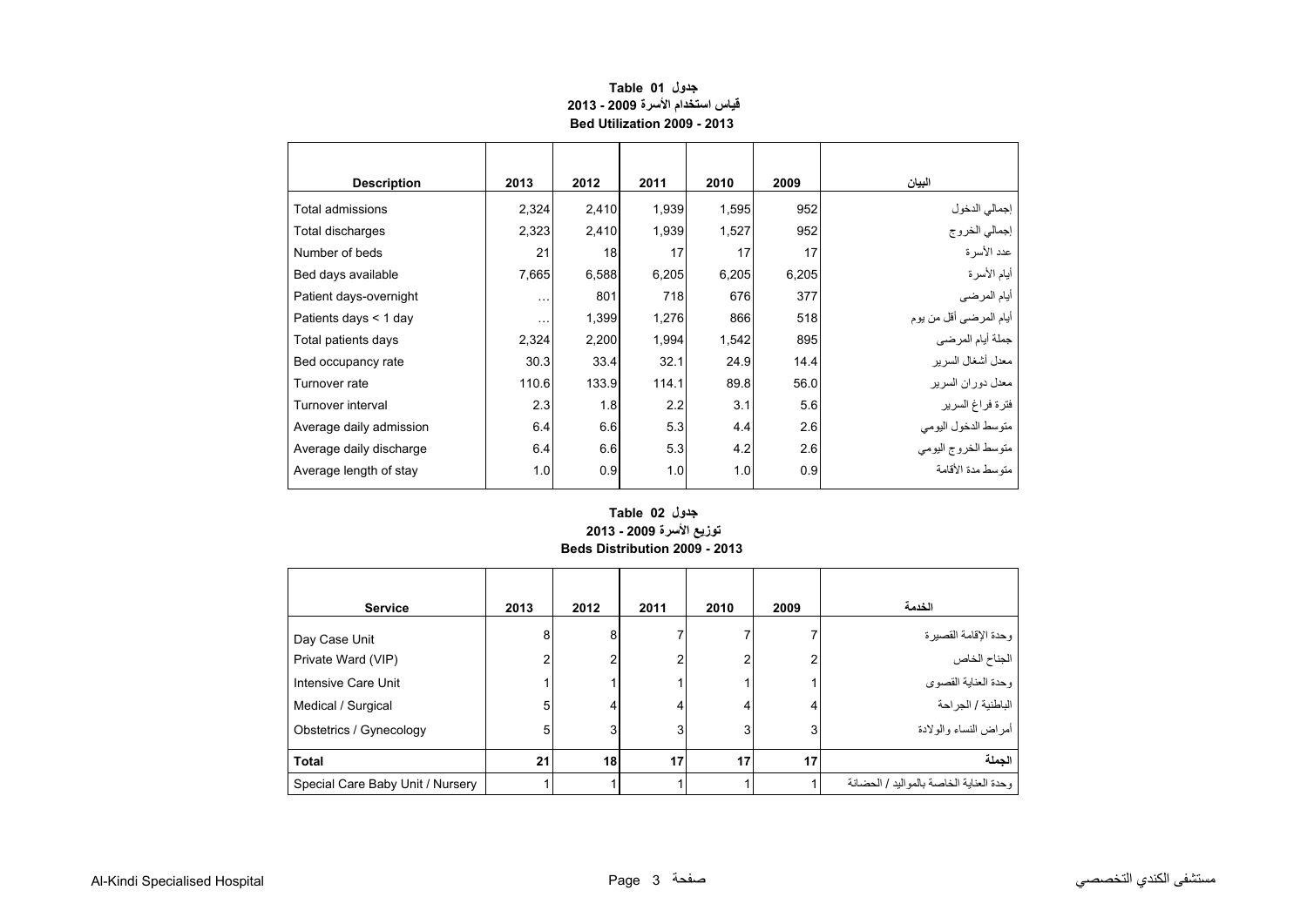| جدول Table 03                                  |  |
|------------------------------------------------|--|
| الخروج (أحياء و أموات) حسب القسم 2013          |  |
| Discharges (Alive and Dead) by Department 2013 |  |

<span id="page-2-0"></span>

|                         | <b>Total</b> | الجملة | Dead  |       | Alive   الأموات<br>الأحياء |       |                       |
|-------------------------|--------------|--------|-------|-------|----------------------------|-------|-----------------------|
|                         |              |        |       |       |                            |       |                       |
|                         |              | العدد  |       | العدد |                            | العدد |                       |
| <b>Department</b>       | %            | No.    | %     | No.   | %                          | No.   | القسم                 |
| Medical                 | 1.9          | 44     |       |       | 1.9                        | 44    | الباطنية              |
| Ear, Nose & Throat      | 4.4          | 103    |       |       | 4.4                        | 103   | أنف وأذن وحنجرة       |
| Obstetrics / Gynecology | 25.1         | 582    |       |       | 25.1                       | 582   | أمراض النساء والولادة |
| Surgery                 | 60.4         | 1,404  | 100.0 |       | 60.4                       | 1,403 | الجراحة               |
| Paediatric              | 7.9          | 184    |       |       | 7.9                        | 184   | الأطفال               |
| Opthalmology            | 0.3          | 6      |       |       | 0.3                        | 6     | العيون                |
| <b>Total</b>            | 100.0        | 2,323  | 100.0 |       | 100.0                      | 2,322 | الجملة                |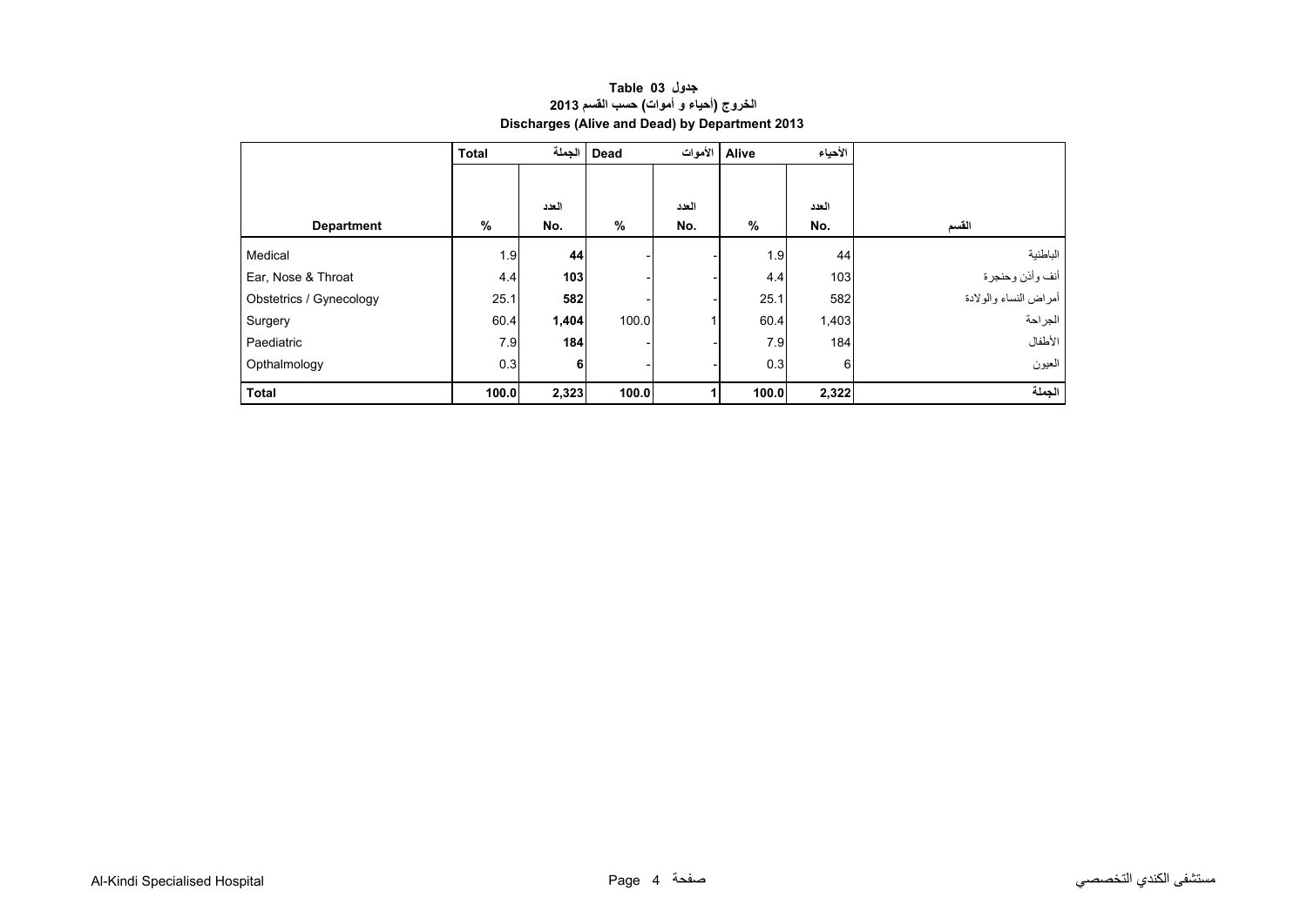<span id="page-3-0"></span>

|                         | <b>Total</b> |        | الجملة      | Non-Bahraini |        | غير بحريني  | <b>Bahraini</b> |        | بحرينى      |                       |
|-------------------------|--------------|--------|-------------|--------------|--------|-------------|-----------------|--------|-------------|-----------------------|
|                         |              |        |             |              |        |             |                 |        |             |                       |
|                         | الجملة       | أنشى   | نكر         | الجملة       | أننس   | ذكر         | الجملة          | أنشى   | نكر         |                       |
| <b>Department</b>       | <b>Total</b> | Female | <b>Male</b> | <b>Total</b> | Female | <b>Male</b> | <b>Total</b>    | Female | <b>Male</b> | القسم                 |
| A & E Clinic            | 15,022       | 7.015  | 8.007       | 2,146        | 1.119  | 1,027       | 12,876          | 5,896  | 6,980       | عيادة الطوارئ         |
| Dental                  | 24,155       | 11.020 | 13.135      | 8,000        | 4,713  | 3,287       | 16.155          | 6,307  | 9,848       | الأسنان               |
| Medical                 | 6,421        | 3.656  | 2.765       | 1.998        | 801    | 1,197       | 4,423           | 2.855  | 1,568       | الأمراض الباطنية      |
| Obstetrics & Gynecology | 9,199        | 9.199  | <b>NA</b>   | 2.114        | 2.114  | <b>NA</b>   | 7,085           | 7,085  | <b>NA</b>   | أمراض النساء والولادة |
| Gynecology              | 6,151        | 6,151  | <b>NA</b>   | 1,241        | 1,241  | <b>NA</b>   | 4,910           | 4,910  |             | أمر اض النساء NA      |
| Antenatal               | 2,739        | 2,739  | <b>NA</b>   | 824          | 824    | <b>NA</b>   | 1,915           | 1,915  |             | ر عاية الحوامل NA     |
| Postnatal               | 309          | 309    | <b>NA</b>   | 49           | 49     | <b>NA</b>   | 260             | 260    |             | ما بعد الو لادة NA    |
| Paediatrics             | 6.749        | 2.890  | 3.859       | 1,900        | 862    | 1,038       | 4,849           | 2,028  | 2,821       | أمراض الأطفال         |
| Surgical                | 4,411        | 2,589  | 1,822       | 833          | 346    | 487         | 3,578           | 2,243  | 1,335       | الجراحة               |
| Orthopedics & Fractures | 6,450        | 2,743  | 3,707       | 291          | 162    | 129         | 6,159           | 2,581  | 3,578       | العظام والكسور        |
| Dermatology             | 9,826        | 5,301  | 4,525       | 789          | 395    | 394         | 9,037           | 4,906  | 4,131       | الأمراض الجلدية       |
| Urology                 | 643          | 139    | 504         | 97           | 25     | 72          | 546             | 114    | 432         | أمراض المسالك البولية |
| Gastroenterology        | 5,749        | 3,227  | 2,522       | 679          | 297    | 382         | 5,070           | 2.930  | 2,140       | أمراض الجهاز الهضمي   |
| Dietitian               | 48           | 33     | 15          | 6            | 6      |             | 42              | 27     | 15          | التغذية               |
| Rhumatology             | 489          | 326    | 163         | 46           | 33     | 13          | 443             | 293    | 150         | أمراض الروماتيزم      |
| Physiotherapy           | 12,780       | 5,758  | 7,022       | 1,116        | 393    | 723         | 11,664          | 5,365  | 6,299       | العلاج الطبيعي        |
| Ear, Nose and Throat    | 2,127        | 976    | 1,151       | 512          | 274    | 238         | 1,615           | 702    | 913         | أنف وأذن وحنجرة       |
| <b>Total</b>            | 104,069      | 54,872 | 49,197      | 20,527       | 11,540 | 8,987       | 83,542          | 43,332 | 40,210      | الجملة                |

#### **جدول 04 Table زيارات العيادات الخارجية حسب القسم والجنسية والنوع <sup>2013</sup> Out-Patient Visits by Department, Nationality and Sex 2013**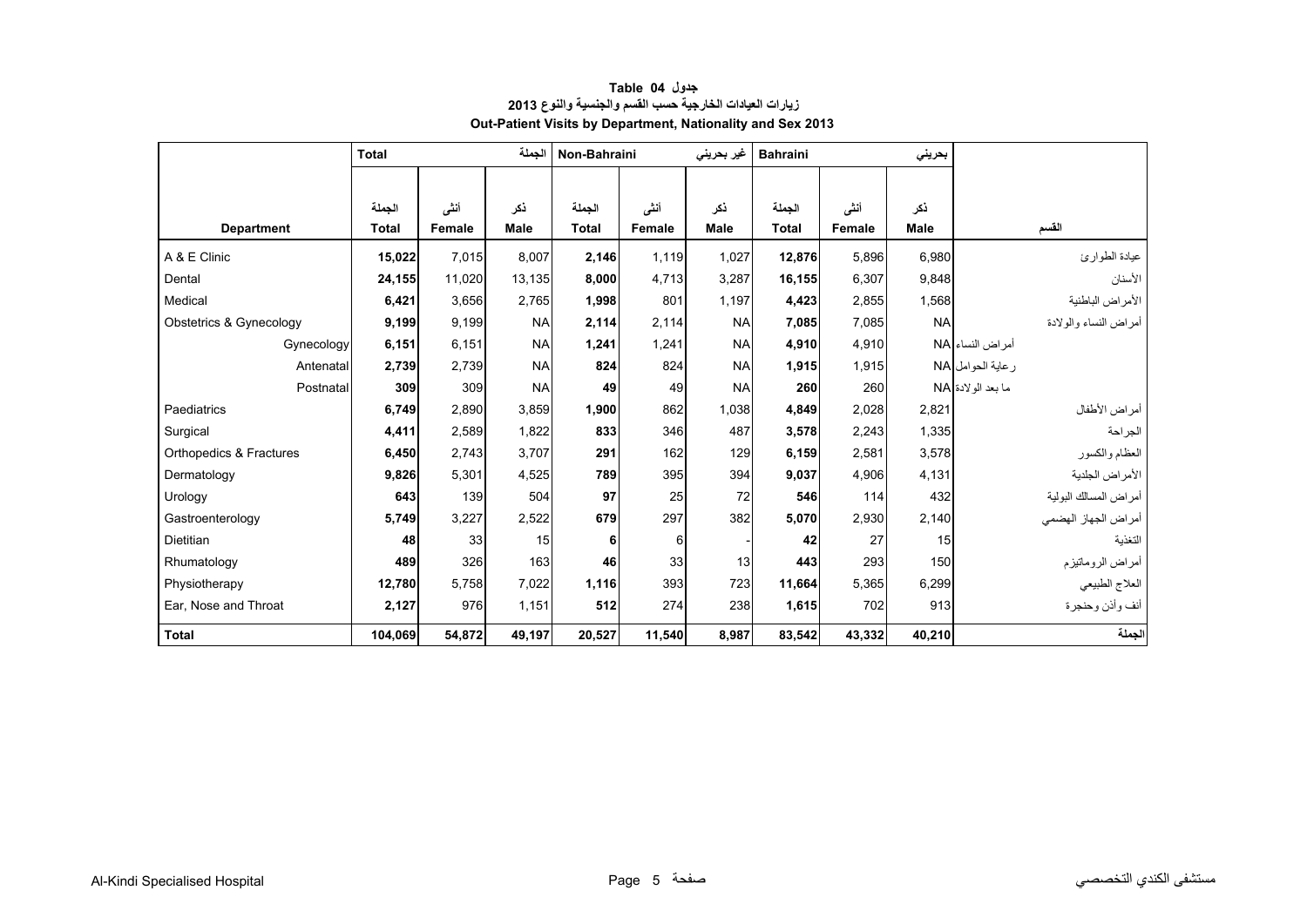#### **جدول 05 Table القوى العاملة بالمھن الطبية والمساندة حسب الفئة والجنسية والنوع <sup>2013</sup> Medical and Allied Health Manpower by Category, Nationality and Sex 2013**

<span id="page-4-0"></span>

|                                                         | <b>Total</b> |        |                 | الجملة<br>Non-Bahraini |        |                | Bahraini غیر بحرینی |        | بحريني          |                             |
|---------------------------------------------------------|--------------|--------|-----------------|------------------------|--------|----------------|---------------------|--------|-----------------|-----------------------------|
|                                                         | الجملة       | أنشى   | نكر             | الجملة                 | أنشى   | ڏکر            | الجملة              | أننى   | ذكر             |                             |
| Category                                                | <b>Total</b> | Female | Male            | <b>Total</b>           | Female | Male           | <b>Total</b>        | Female | Male            | الفئة                       |
| Physicians                                              | 38           | 13     | 25 <sub>1</sub> | 14                     | 3      | 11             | 24                  | 10     | 14 <sub>l</sub> | الأطباء                     |
| Dentists                                                |              | 6      |                 |                        |        | 3 <sub>1</sub> |                     |        |                 | أطباء الأسنان               |
| <b>Pharmacists &amp; Technicians</b>                    |              |        |                 |                        |        |                |                     |        |                 | الصيادلة وفنيو صيدلة        |
| Nurses *                                                | 78           | 75     |                 | 69                     | 68     |                | 9                   |        |                 | الممرضين *                  |
| Dental Hygienists & Technicians                         | 11           | 11     |                 | 11                     | 11     |                |                     |        |                 | فنيو صحة الفم والأسنان      |
| Laboratory Technologists & Technicians                  |              |        |                 |                        |        |                |                     |        |                 | محللو وفنيو مختبر           |
| Radiographers & Technicians                             |              |        |                 |                        |        |                |                     |        |                 | مصورو وفنيو أشعة            |
| Physiotherapists, Occupational Therapists & Technicians |              | 6      |                 |                        |        |                | 9                   |        | 3               | فنيو علاج طبيعي وتأهيل مهني |
| Electro Cardiogram technician                           |              |        |                 |                        |        |                |                     |        |                 | فنبو تخطيط القلب            |

\* Nurses excluding practical nurses and other grades below staff nurse . . األقل والفئات العمليين الممرضين يشمل ال العدد : الممرضين\*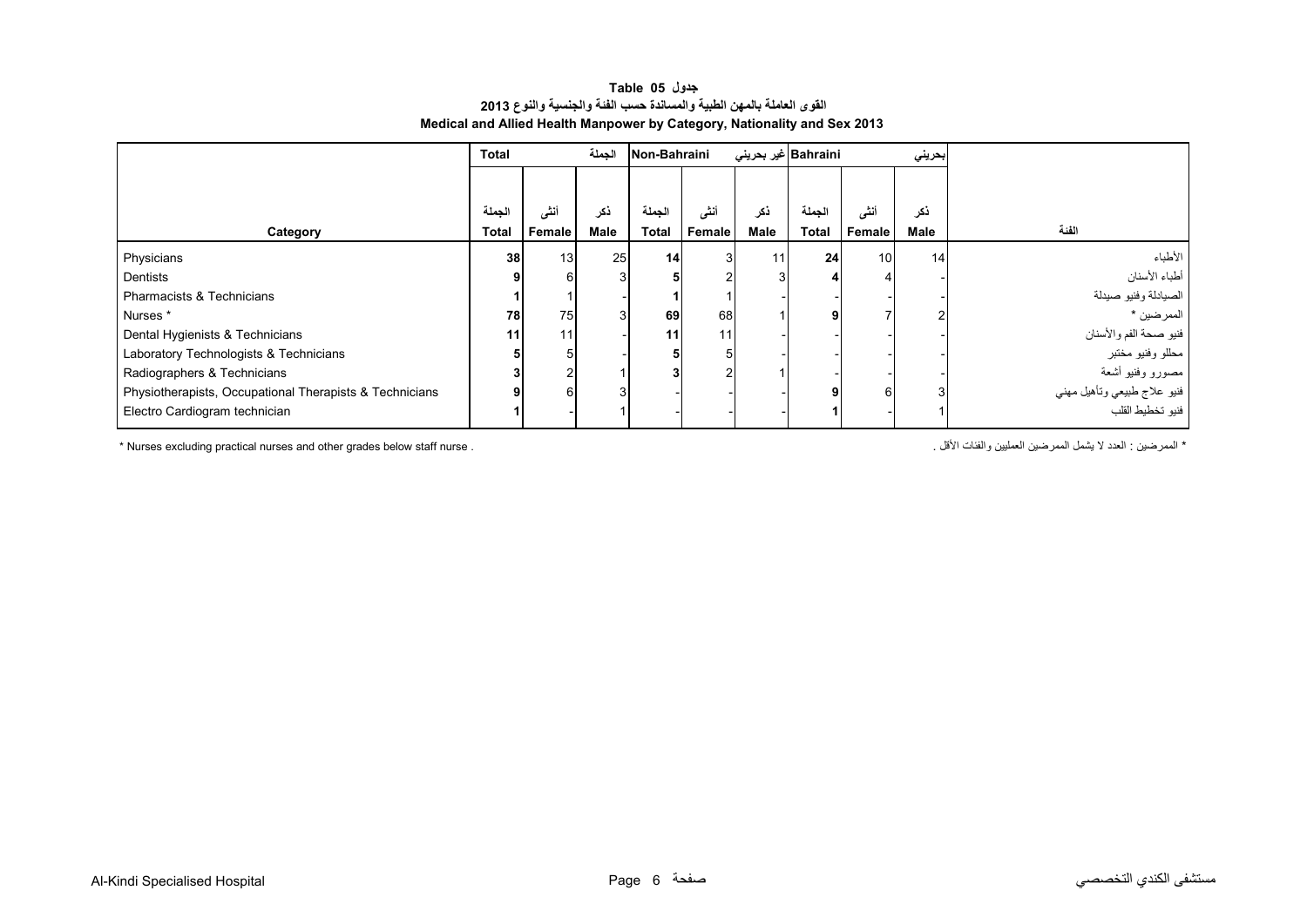<span id="page-5-0"></span>

|                           |               |               |                   | <b>Live Births</b>          |       |                      |               |                                    |
|---------------------------|---------------|---------------|-------------------|-----------------------------|-------|----------------------|---------------|------------------------------------|
| <b>Births</b>             | جملة          | المواليد      | جملة المواليد     | Premature                   | الخدج | <b>Full Term</b>     | مكتمل         | المواليد                           |
|                           | المواليد      | الموتى        | الأحياء           | مشوه                        | سليم  | مشوه                 | سليم          |                                    |
| Nationality / type        | <b>Total</b>  | Still         | <b>Total Live</b> | Congenital<br><b>Normal</b> |       | Congenital           | <b>Normal</b> | الجنسية / طريقة التوليد            |
| of delivery               | <b>Births</b> | <b>Births</b> | <b>Births</b>     | <b>Abnormalities</b>        |       | <b>Abnormalities</b> |               |                                    |
| <b>Bahraini</b>           |               |               |                   |                             |       |                      |               | بحريني                             |
| Normal Delivery           |               |               |                   |                             |       |                      |               | ولادة طبيعية                       |
| Vertex                    | 34            |               | 34                |                             |       |                      |               | رأسي 33                            |
| <b>Breech</b>             |               |               |                   |                             |       |                      |               | مقعدة -                            |
|                           |               |               |                   |                             |       |                      |               |                                    |
| <b>Assisted Delivery</b>  |               |               |                   |                             |       |                      |               | ولادة بالمساعدة                    |
| Vacuum                    | 9             |               | 9                 |                             |       |                      |               | شفط 9                              |
| Forceps                   |               |               |                   |                             |       |                      |               | جفت                                |
| Caesarian section         | 53            | 1             | 52                |                             |       | 2                    |               | قيصرية 50                          |
| <b>Total Bahraini</b>     | 96            | 1             | 95                |                             |       | 3                    | 92            |                                    |
|                           |               |               |                   |                             |       |                      |               | ا <mark>لجملة بحرين<i>ي</i></mark> |
| Non-Bahraini              |               |               |                   |                             |       |                      |               | غير بحرين <i>ي</i>                 |
| Normal Delivery           |               |               |                   |                             |       |                      |               | ولادة طبيعية                       |
| Vertex                    |               |               |                   |                             |       |                      |               | ر أسي <mark>7</mark>               |
| Breech                    |               |               |                   |                             |       |                      |               | مقعدة -                            |
|                           |               |               |                   |                             |       |                      |               |                                    |
| <b>Assisted Delivery</b>  |               |               |                   |                             |       |                      |               | ولادة بالمساعدة                    |
| Vacuum                    |               |               |                   |                             |       |                      |               | شفط 1                              |
| Forceps                   |               |               |                   |                             |       |                      |               | جفت                                |
| Caesarian section         | 28            |               | 28                |                             |       |                      |               | قيصرية 28                          |
| <b>Total Non-Bahraini</b> | 36            |               | 36                |                             |       |                      | 36            | الجملة غير بحريني                  |
| <b>Grand Total</b>        | 132           | 1             | 131               |                             |       | 3                    | 128           | الجملة الكلية                      |

**جدول 06 Table المواليد حسب الجنسية وطريقة التوليد <sup>2013</sup> Births by Nationality and Type of Delivery 2013**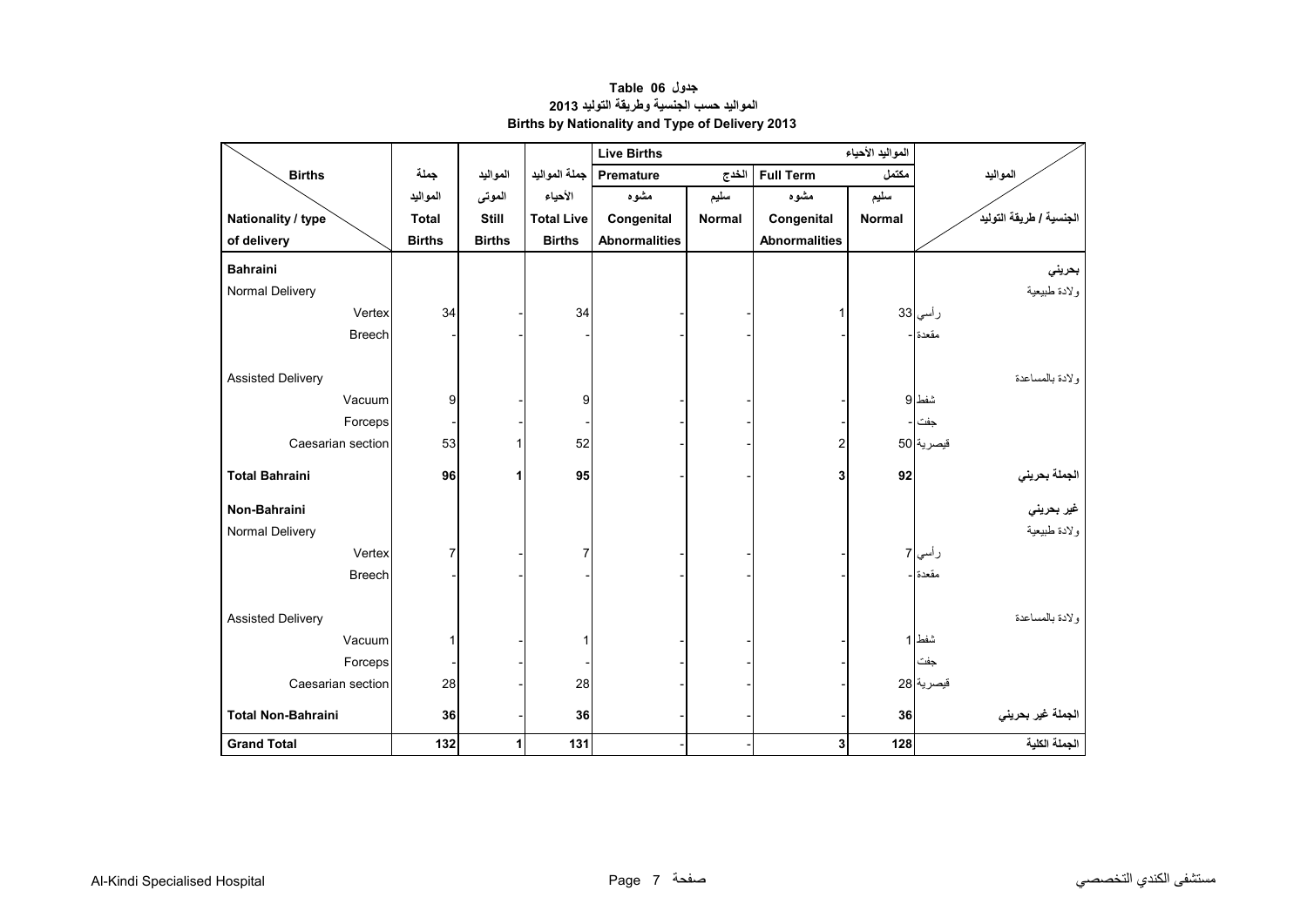<span id="page-6-0"></span>

|                        | <b>Procedure Type</b>  |                       | نوع الإجراء    |                        |
|------------------------|------------------------|-----------------------|----------------|------------------------|
|                        |                        |                       |                |                        |
| <b>Department</b>      | الجملة<br><b>Total</b> | صغيرة<br><b>Minor</b> | كبيرة<br>Major | القسم                  |
| <b>General Surgery</b> | 595                    | 457                   | 138            | الجراحة العامة         |
| Orthopedics & Fracture | 240                    | 193                   | 47             | العظام                 |
| <b>Plastic Surgery</b> | 192                    | 135                   | 57             | جر احة التجميل         |
| <b>Paediatrics</b>     | 72                     | 54                    | 18             | أمراض الأطفال          |
| Ear, Nose & Throat     | 68                     | 31                    | 37             | أنف وأذن وحنجرة        |
| Opthalmology           | $\overline{7}$         | 5                     | 2              | أمراض العيون           |
| Gynecology             | 364                    | 231                   | 133            | أمر اض النساء          |
| Dental                 | 176                    | 166                   | 10             | الأسنان                |
| Gastroenterology       | $\boldsymbol{2}$       | 2                     | $\mathbf 0$    | أمراض الجهاز الهضمي    |
| Vascular               | 12                     | 10                    | $\overline{2}$ | أمراض الأوعية الدموية  |
| Urology                | 160                    | 101                   | 59             | أمر اض المسالك البولبة |
| <b>Total</b>           | 1,888                  | 1,385                 | 503            | الجملة                 |

#### **جدول 07 Table اإلجراءات الجراحية الكبيرة <sup>و</sup> الصغيرة حسب القسم العالجي <sup>2013</sup> Major and Minor Operations by Department 2013**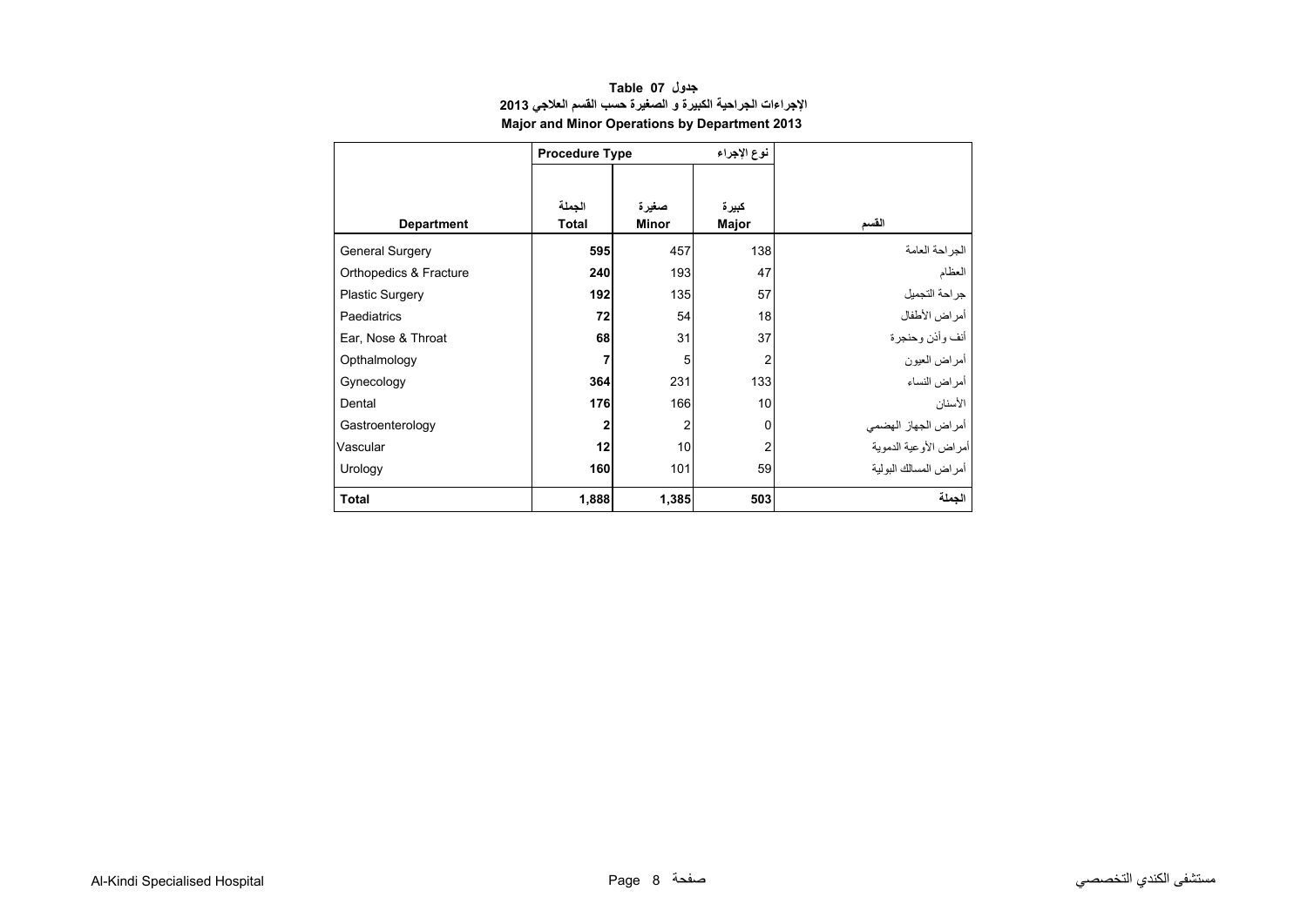<span id="page-7-0"></span>

| <b>Department</b>       | 2013 | القسم                   |
|-------------------------|------|-------------------------|
| Medical                 | 44   | الباطنية                |
| Surgery                 | 844  | الجراحة                 |
| Opthalmology            | 6    | العيون                  |
| Ear, Nose & Throat      | 103  | الأنف والأذن والحنجرة   |
| Dental                  | 171  | الأسنان                 |
| Paediatrics             | 147  | أمراض الأطفال           |
| Orthopedics & Fracture  | 227  | جراحة العظام والكسور    |
| Plastic Surgery & Burns | 200  | جراحة التجميل والحروق   |
| Obstetrics/Gynecology   | 582  | أمر اض النساء والو لادة |

#### **جدول 08 Table أيام المراضة قبل وبعد اإلجراء الجراحي حسب القسم العالجي عند الخروج <sup>2013</sup> Pre and Post Operation Days by Discharged Department 2013**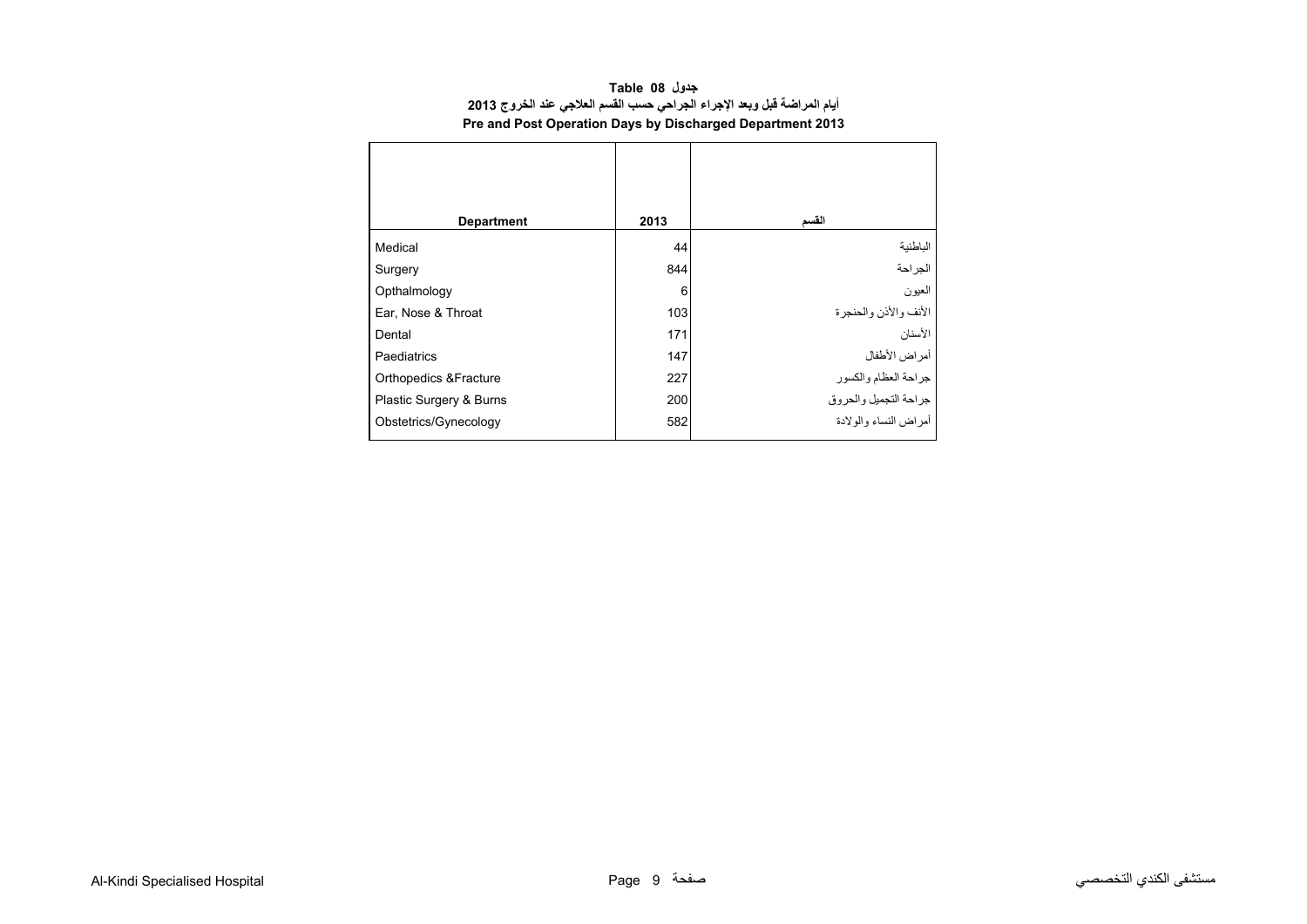<span id="page-8-0"></span>

|                          | <b>Total</b> |        | الجملة | Non-Bahraini |        | غیر بحرینی | <b>Bahraini</b> |        | بحريني |                |
|--------------------------|--------------|--------|--------|--------------|--------|------------|-----------------|--------|--------|----------------|
|                          |              |        |        |              |        |            |                 |        |        |                |
|                          | الجملة       | أننى   | ذكر    | الجملة       | أننى   | نكر        | الجملة          | أنشى   | ذكر    |                |
| <b>Type of Treatment</b> | Total        | Female | Male   | Total        | Female | Male       | <b>Total</b>    | Female | Male   | نوع العلاج     |
| General treatment        | 3,647        | 1,820  | 1,827  | 1,397        | 920    | 477        | 2,250           | 900    | 1,350  | العلاج العام   |
| Gum treatment            | 6,705        | 1,503  | 5,202  | 1,385        | 883    | 502        | 5,320           | 620    | 4,700  | علاج اللثة     |
| Nerve                    | 3,594        | 1,793  | 1,801  | 1,704        | 1,003  | 701        | 1,890           | 790    | 1,100  | علاج الأعصاب   |
| Surgical treatment       | 748          | 347    | 401    | 278          | 177    | 101        | 470             | 170    | 300    | العلاج الجراحي |
| Filling                  | 8,960        | 5,310  | 3,650  | 3,010        | 1,610  | 1,400      | 5,950           | 3,700  | 2,250  | الحشو          |
| Extraction               | 243          | 116    | 127    | 120          | 59     | 61         | 123             | 57     | 66     | الخلع          |
| Denture                  | 50           | 25     | 25     | 30           | 17     | 13         | <b>20</b>       | 8      | 12     | التركيب        |
| Orthodontics             | 208          | 106    | 102    | 76           | 44     | 32         | 132             | 62     | 70     | تقويم الأسنان  |
| <b>Total</b>             | 24,155       | 11,020 | 13,135 | 8,000        | 4,713  | 3,287      | 16,155          | 6,307  | 9,848  | الجملة         |

#### **جدول 09 Table عالج األسنان حسب نوع العالج والجنسية والنوع <sup>2013</sup> Dental Treatment by Type of Treatment, Nationality and Sex 2013**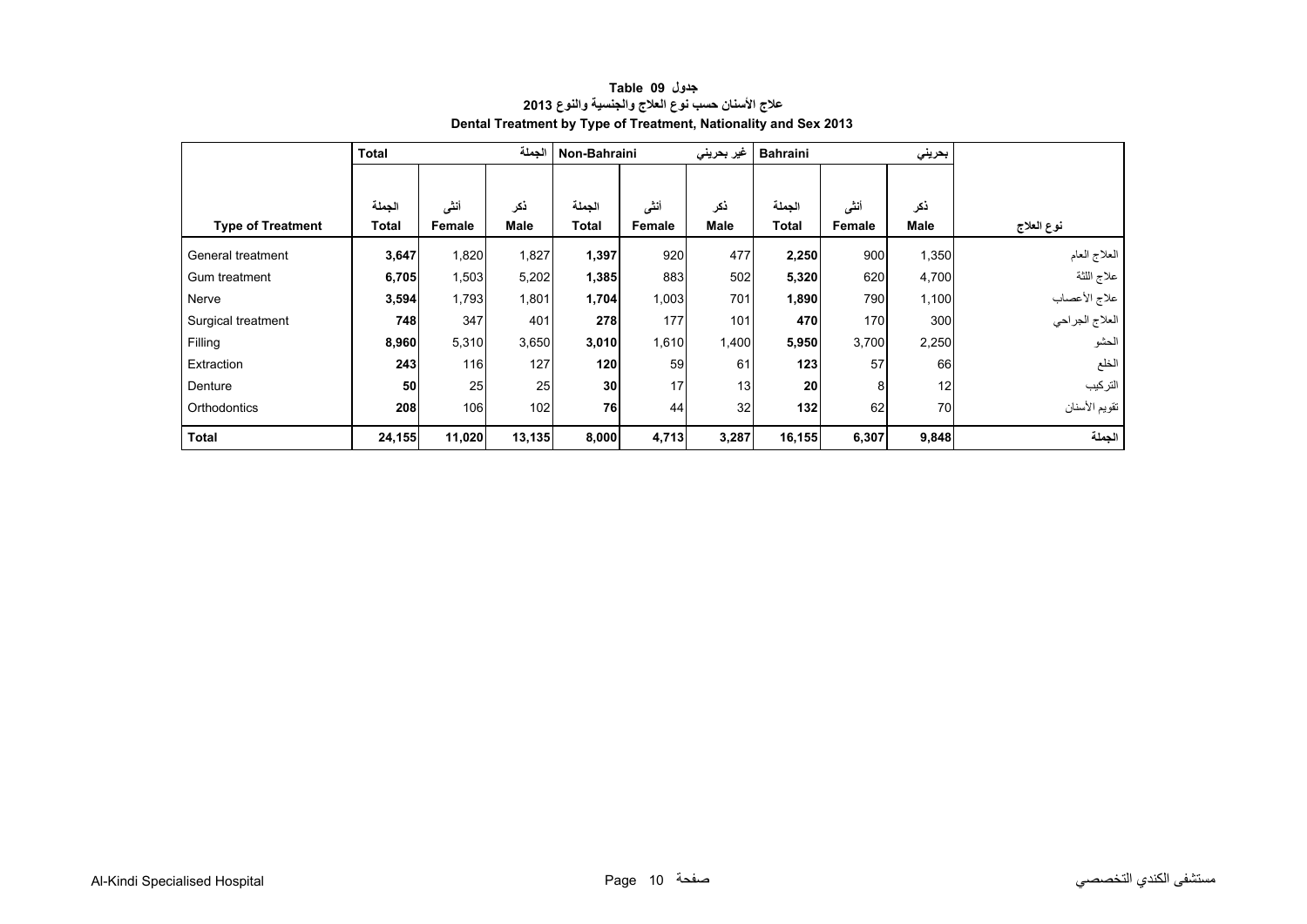<span id="page-9-0"></span>

|                                         | <b>Total</b> |        |             | Non-Bahraini الجملة |        |                | Bahraini غیر بحرینی |        | بحريني      |                                         |
|-----------------------------------------|--------------|--------|-------------|---------------------|--------|----------------|---------------------|--------|-------------|-----------------------------------------|
|                                         |              |        |             |                     |        |                |                     |        |             |                                         |
|                                         | الجملة       | أنشى   | نكر         | الجملة              | أننى   | ذكر            | الجملة              | أنشى   | ذكر         |                                         |
| <b>Type of Test</b>                     | <b>Total</b> | Female | <b>Male</b> | <b>Total</b>        | Female | Male           | Total               | Female | <b>Male</b> | نوع الفحص                               |
| Clinical chemistry of blood             | 3,451        | 1,673  | 1,778       | 225                 | 102    | 123            | 3,226               | 1,571  | 1,655       | فحص الدم الكيميائي                      |
| Clinical chemistry of other body fluids | 56           |        | 55          |                     |        | $\overline{7}$ | 49                  |        | 48          | الفحوصات الكيميائية لسوائل الجسم الأخرى |
| Chemical function tests                 | 1,084        | 540    | 544         | 170                 | 99     | 71             | 914                 | 441    | 473         | الفحو صبات الكيميائية الو ظيفية         |
| Endocrine function tests & enzymes      | 2,530        | 1,952  | 578         | 380                 | 251    | 129            | 2,150               | 1,701  | 449         | فحو صبات الغدد الصيماء والأنز بمات      |
| Microbiology                            | 1,627        | 1,121  | 506         | 162                 | 80     | 82             | 1,465               | 1,041  | 424         | الفحو صبات الميكر وبية                  |
| Serology & immunology                   | 1,345        | 667    | 678         | 174                 | 83     | 91             | 1,171               | 584    | 587         | فحوصات الأمصال والمناعة                 |
| Mycology & parasitology                 | 444          | 230    | 214         | 66                  | 38     | 28             | 378                 | 192    | 186         | فحوصات الفطريات والطفيليات              |
| Haematology                             | 5,428        | 3,186  | 2,242       | 471                 | 249    | 222            | 4,957               | 2,937  | 2,020       | تحاليل الدم                             |
| Histology/Cytopathology                 | 788          | 515    | 273         | 91                  | 38     | 53             | 697                 | 477    | 220         | فحو صبات الأنسجة المجهر ية              |
| Other laboratories tests                | 246          | 145    | 101         | 31                  | 20     | 11             | 215                 | 125    | 90          | فحوصات مختبرية أخرى                     |
| Total                                   | 16,999       | 10,030 | 6,969       | 1,777               | 960    | 817            | 15,222              | 9,070  | 6,152       | الحملة                                  |

#### **جدول 10 Table الفحوصات المختبرية حسب نوع الفحص والجنسية والنوع <sup>2013</sup> Laboratory Tests by Type of Test, Nationality and Sex 2013**

#### **Radiology Procedures by Type of Procedure, Nationality and Sex 2013 جدول 11 Table إجراءات األشعة حسب نوع اإلجراء والجنسية والنوع <sup>2013</sup>**

|                                 | <b>Total</b> |                 | الحملة      | Non-Bahraini | غیر بحرینی       | <b>Bahraini</b> |              | بحرينى          |             |               |
|---------------------------------|--------------|-----------------|-------------|--------------|------------------|-----------------|--------------|-----------------|-------------|---------------|
|                                 |              |                 |             |              |                  |                 |              |                 |             |               |
|                                 | الحملة       | أنشى            | ذكر         | الحملة       | أنشى             | ذكر             | الحملة       | أنشى            | ذكر         |               |
| <b>Type of Procedure</b>        | <b>Total</b> | Female          | <b>Male</b> | Total        | Female           | Male            | <b>Total</b> | <b>Female</b>   | <b>Male</b> | نوع الإجراء   |
|                                 |              |                 |             |              |                  |                 |              |                 |             |               |
| Plain & general radiography     | 3,293        | .311            | .982        | 488          | 191 <sub>1</sub> | 297             | 2,805        | 1,120           | 1,685       | تصوير عادي    |
| Radiography with contrast media | 42           | 16 <sub>l</sub> | 26          |              |                  |                 | 42           | 16 <sup>1</sup> | 26          | تصوير بالصبغة |
| Total                           | 3,335        | 1,327           | 2,008       | 488          | 191              | 297             | 2.847        | 1,136           | 1,711       | الحملة        |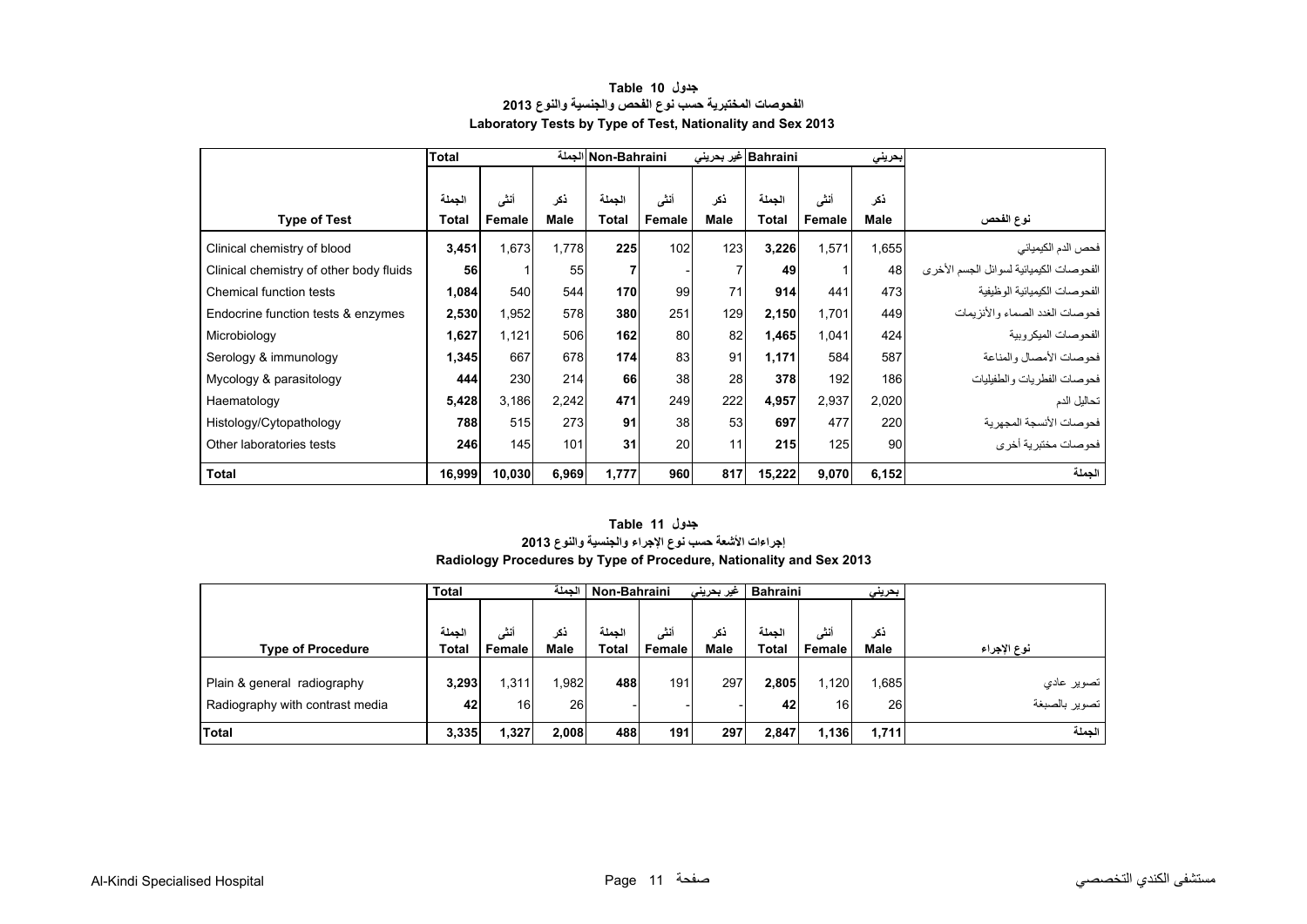<span id="page-10-0"></span>

| الجملة<br>من سنتين الى خمس سنوات |                |                   |                  |               |                   | من سنة الى سنتين |               |                   | أقل من سنة   |                 |                 |                            |                                      |
|----------------------------------|----------------|-------------------|------------------|---------------|-------------------|------------------|---------------|-------------------|--------------|-----------------|-----------------|----------------------------|--------------------------------------|
|                                  | <b>Total</b>   |                   |                  | $2 - 5$ years |                   |                  | $1 - 2$ years |                   |              | Below 1 year    |                 |                            |                                      |
|                                  |                |                   |                  |               |                   |                  |               |                   |              |                 |                 |                            |                                      |
| الجملة                           | غير بحريني     | بحريني            | الجملة           | غير بحريني    | بحريني            | الجملة           | غير بحريني    | بحريني            | الجملة       | غير بحريني      | بحريني          |                            | نوع التطعيم                          |
| <b>Total</b>                     | Non-           |                   | <b>Total</b>     | Non-          |                   | <b>Total</b>     | Non-          |                   | <b>Total</b> | Non-            |                 |                            | Type of vaccine                      |
|                                  |                | Bahraini Bahraini |                  |               | Bahraini Bahraini |                  |               | Bahraini Bahraini |              | <b>Bahraini</b> | <b>Bahraini</b> |                            |                                      |
|                                  |                |                   |                  |               |                   |                  |               |                   |              |                 |                 | <b>Hepatitis B/DPT/HIB</b> | التهاب الكبد الوبائي (ب) /           |
|                                  |                |                   |                  |               |                   |                  |               |                   |              |                 |                 |                            | التطعيم الثلاثي/هيموفلز انفلونزا (ب) |
| 2                                |                | 2                 |                  |               |                   |                  |               |                   | 2            |                 | $\overline{2}$  | Dose 1                     | جرعة أولىي                           |
| 25                               | 8              | 17                |                  |               |                   |                  |               |                   | 25           | 8               | 17              | Dose 2                     | جرعة ثانية                           |
| 23                               | $\overline{7}$ | 16                |                  |               |                   |                  |               |                   | 23           |                 | 16              | Dose 3                     | جرعة ثالثة                           |
| 17                               | 6              | 11                |                  |               |                   | 17               | 6             | 11                |              |                 |                 | Booster 1 dose             | جرعة منشطة أولىي                     |
|                                  |                |                   |                  |               |                   |                  |               |                   |              |                 |                 | Booster 2 dose             | جرعة منشطة ثانية                     |
|                                  |                |                   |                  |               |                   |                  |               |                   |              |                 |                 | Poliomyelitis              | شلل الأطفال                          |
| 2                                |                | 2                 |                  |               |                   |                  |               |                   | 2            |                 | $\overline{2}$  | Dose 1                     | جرعة أولىي                           |
| 23                               | $\overline{7}$ | 16                |                  |               |                   |                  |               |                   | 23           | 7               | 16              | Dose 2                     | جرعة ثانية                           |
| 23                               | $\overline{7}$ | 16                |                  |               |                   |                  |               |                   | 23           |                 | 16              | Dose 3                     | جرعة ثالثة                           |
|                                  |                |                   |                  |               |                   |                  |               |                   |              |                 |                 |                            |                                      |
| 23                               | 9              | 14                | $\boldsymbol{2}$ |               | $\overline{c}$    | 21               | g             | 12                |              |                 |                 | Booster 1 dose             | جرعة منشطة أولىي                     |
| 18                               | $\overline{c}$ | 16                | 18               |               | 16                |                  |               |                   |              |                 |                 | Booster 2 dose             | جرعة منشطة ثانية                     |
|                                  |                |                   |                  |               |                   |                  |               |                   |              |                 |                 | Mumps, Measles, Rubella    | الحصبة والحصبة الألمانية وأبو كعب    |
| 25                               | 13             | 12                |                  |               |                   | 25               | 13            | 12                |              |                 |                 | Dose 1                     | جرعة أولىي                           |
| 17                               | $\overline{c}$ | 15                | 17               |               | 15                |                  |               |                   | <b>NA</b>    | <b>NA</b>       | <b>NA</b>       | Dose 2                     | جرعة ثانية                           |
|                                  |                |                   |                  |               |                   |                  |               |                   |              |                 |                 |                            |                                      |

#### **جدول 12 Table التطعيمات حسب نوع التطعيم وفئات العمر والجنسية <sup>2013</sup> Immunization by Type of Vaccine, Age Groups and Nationality 2013**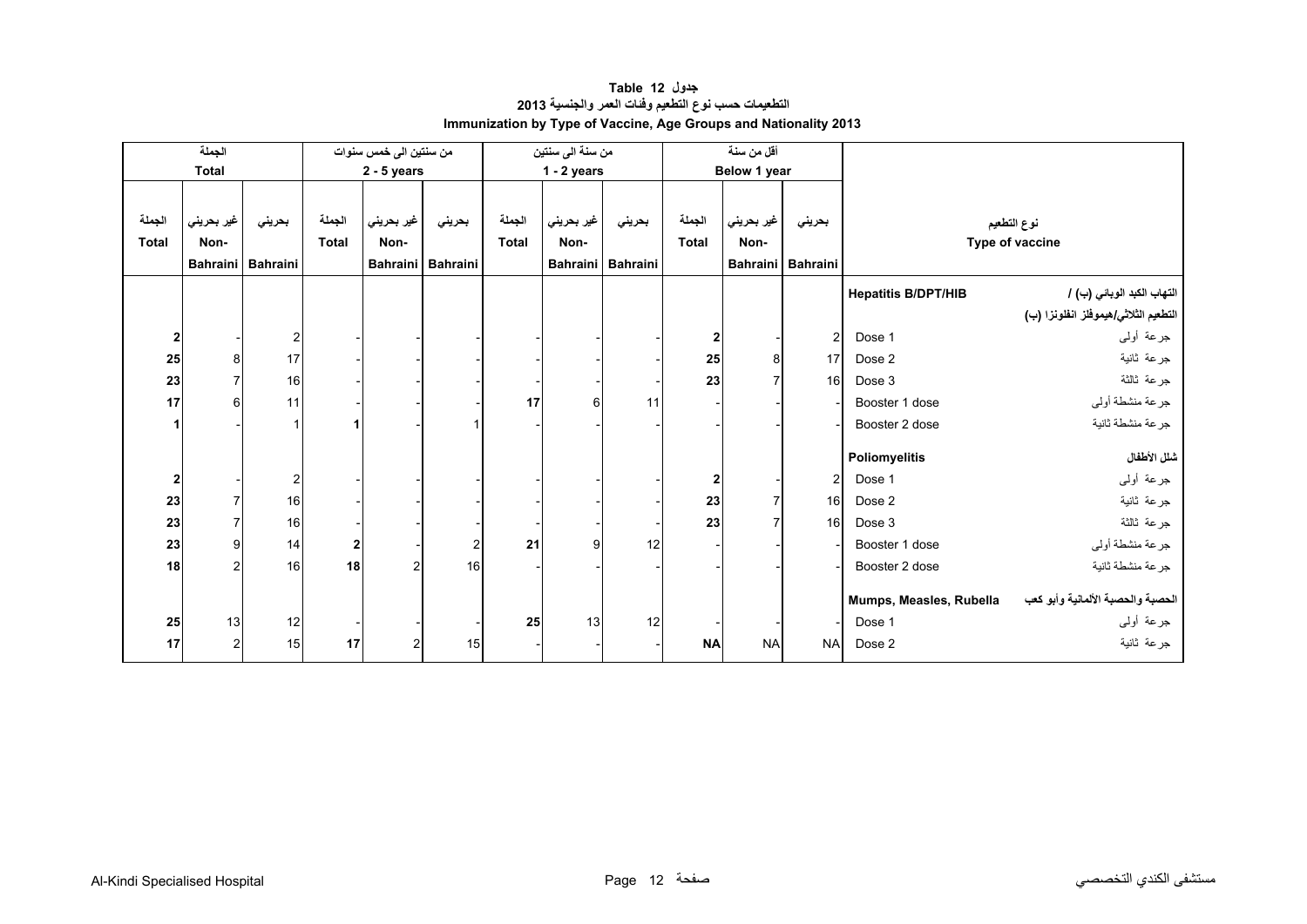**جدول 13 Table الوفيات حسب التشخيص الرئيسي للوفاة ومدة اإلقامة والجنسية والنوع<sup>2013</sup> Deaths by Principal Diagnosis , Length of Stay, Nationality and Sex 2013** 

<span id="page-11-0"></span>

| الجملة<br><b>Total</b> |                       |                      |                        | 48 ساعة فاكثر<br>48 hrs & over |               |                        | أقل من 48 ساعة<br>Less than 48 hrs |                      |                                                     |                                                               | رمز<br>التصنيف        |
|------------------------|-----------------------|----------------------|------------------------|--------------------------------|---------------|------------------------|------------------------------------|----------------------|-----------------------------------------------------|---------------------------------------------------------------|-----------------------|
| الجملة<br><b>Total</b> | غير بحريني<br>Non-Bah | بحريني<br><b>Bah</b> | الجملة<br><b>Total</b> | غير بحريني<br>Non-Bah          | بحريني<br>Bah | الجملة<br><b>Total</b> | غير بحريني<br>Non-Bah              | بحريني<br><b>Bah</b> | النوع<br>Sex                                        | التشخيص الرئيسي للوفاة<br><b>Principal Diagnosis of Death</b> | <b>ICD10-</b><br>Code |
|                        |                       |                      |                        |                                |               |                        |                                    |                      | ذكر<br>1 Male<br>أنثى<br>-Female<br>جملة<br>- Total | أمراض الجهاز الدوري<br>Diseases of the circulatory system     | 100-199               |
|                        |                       |                      |                        |                                |               |                        |                                    |                      | ذكر<br>1 Male<br>أننى<br>-Female<br>جملة<br>- Total | الجملة<br><b>Total</b>                                        |                       |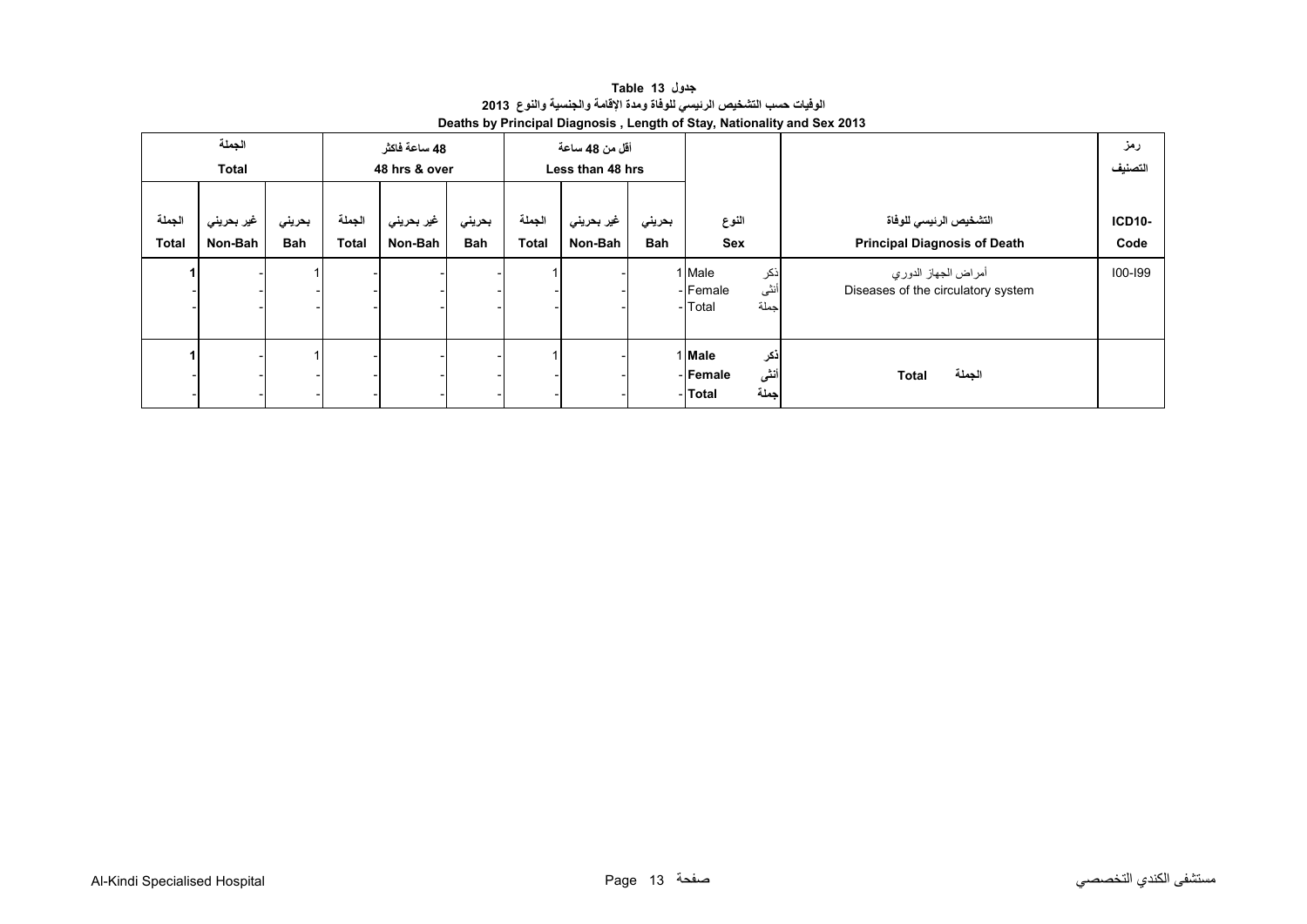## **جدول 14 Table الخروج (أحياء وأموات) حسب التشخيص الرئيسي والجنسية والنوع <sup>2013</sup> Discharges (Alive and Dead) by Principal Diagnosis, Nationality and Sex 2013**

<span id="page-12-0"></span>

| الأجمالي     | <b>Total</b> |       |          |       | Non-Bahraini |       |          | Bahraini غير بحريني |            |       |          | حريني          |                                                                                                                                                                  | رمز           |
|--------------|--------------|-------|----------|-------|--------------|-------|----------|---------------------|------------|-------|----------|----------------|------------------------------------------------------------------------------------------------------------------------------------------------------------------|---------------|
| العام        | Female       |       | Male أنش |       | Female دکر   |       | Male أنش |                     | Female دکر |       | Male أنش | نكر            |                                                                                                                                                                  | التصنيف       |
| Grand        | میت          | حي    | میت      | حي    | میت          | حي    | میت      | حى                  | میت        | حي    | میت      | حي             | التشخيص الرئيسي                                                                                                                                                  | <b>ICD-10</b> |
| <b>Total</b> | Dead         | Alive | Dead     | Alive | Dead         | Alive | Dead     | Alive               | Dead       | Alive | Dead     | Alive          | <b>Principal Diagnosis</b>                                                                                                                                       | Code          |
| 89           |              | 37    |          | 52    |              | 6     |          | 11                  |            | 31    |          | 41             | الأمراض المعدية والطفيلية<br>Infectious & parasitic diseases                                                                                                     | A00-B99       |
|              |              |       |          |       |              |       |          |                     |            |       |          |                | الأورام<br>Neoplasms                                                                                                                                             | C00-D48       |
|              |              |       |          |       |              |       |          |                     |            |       |          |                | أمراض الدم وأعضاء تكوين الدم<br>واضطر ابات معينة تكتنف أجهز ة المناعة<br>Diseases of the blood & blood-forming organs<br>and disorder involving immune mechanism | D50-D89       |
|              |              |       |          |       |              |       |          |                     |            |       |          | $\overline{2}$ | أمراض الغدد الصماء والتغذية والتمثيل الغذائي<br>Endocrine, Nutritional & Metabolic Diseases                                                                      | E00-E90       |
|              |              |       |          |       |              |       |          |                     |            |       |          |                | الاضطر ابات العقلبة والسلوكبة<br>Mental & behavioural disorder                                                                                                   | F00-F99       |
|              |              |       |          |       |              |       |          |                     |            |       |          |                | أمراض الجهاز العصبي<br>Diseases of the nervous system                                                                                                            | G00-G99       |
|              |              |       |          |       |              |       |          |                     |            |       |          |                | أمراض العين وملحقاتها<br>Diseases of the Eye and Adnexa                                                                                                          | H00-H59       |
|              |              |       |          |       |              |       |          |                     |            |       |          |                | الاضطرابات بالإذن والنتوء الحلمي<br>Diseases of the Ear and Mustoid process                                                                                      | H60-H95       |
|              |              |       |          |       |              |       |          |                     |            |       |          |                | أمراض الجهاز الدوري<br>Diseases of the circulatory system                                                                                                        | $100 - 199$   |
| 29           |              | 10    |          | 19    |              |       |          |                     |            | 8     |          | 15             | أمراض الجهاز التنفسي<br>Diseases of the respiratory system                                                                                                       | J00-J99       |
| 73           |              | 32    |          | 41    |              | 5     |          | 8                   |            | 27    |          | 33             | أمراض الجهاز الهضمى<br>Diseases of the digestive system                                                                                                          | K00-K93       |
|              |              |       |          |       |              |       |          |                     |            |       |          |                | أمراض الجلد والنسيج الخلوي تحت الجلد<br>Diseases of the skin & subcutaneous tissue                                                                               | L00-L99       |